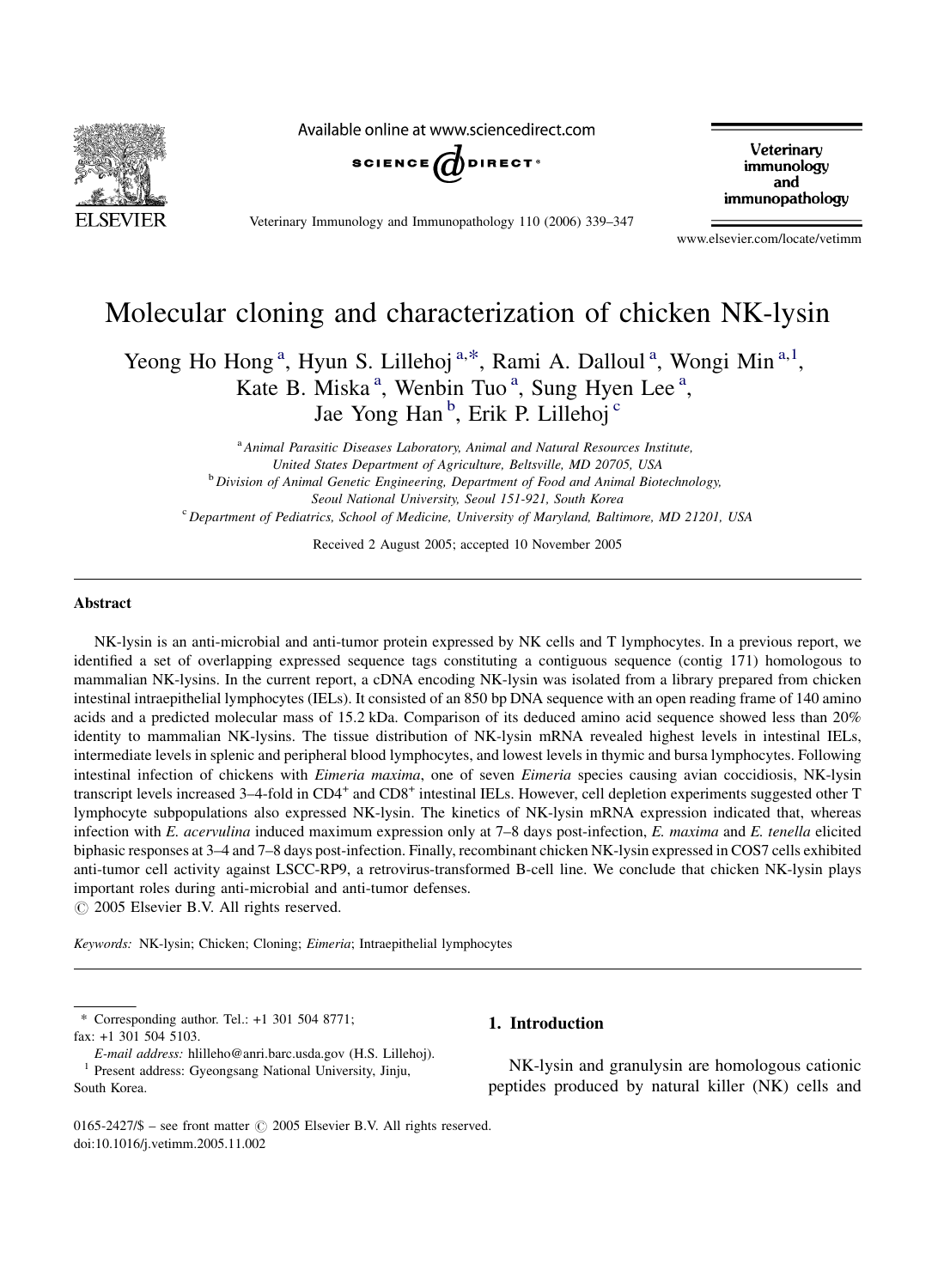cytotoxic T lymphocytes (CTLs). Both are members of a larger group of proteins, referred to as saposin-like proteins, that are found along with perforin in cytolytic lymphocyte granules [\(Munford et al., 1995; Liepinsh](#page-8-0) [et al., 1997\)](#page-8-0). These proteins share a common predicted structure and perform a variety of biological functions ([Pena and Krensky, 1997](#page-8-0)). Anti-microbial and antitumor cell properties of NK-lysin and granulysin have been reported with targets including Gram-positive and Gram-negative bacteria, and protozoan parasites ([Andersson et al., 1995; Tschopp and Hofmann,](#page-7-0) [1996; Stenger et al., 1998; Andreu et al., 1999; Hata](#page-7-0) [et al., 2001; Jacobs et al., 2003](#page-7-0)). In particular, NK-lysin showed high anti-bacterial activity against Escherichia coli and Bacillus megaterium, and lytic activity against YAC-1, a NK cell sensitive tumor cell line [\(Andersson](#page-7-0) [et al., 1996](#page-7-0)). The microbiocidal and tumor cytolytic activities of NK-lysin, like those of other saposin-like proteins, are believed to be due to its ability to form pores in the cell membrane due to its  $\alpha$ -helical structure ([Ruysschaert et al., 1998; Zhang et al., 2000\)](#page-8-0).

Avian coccidiosis is caused by several species of the genus Eimeria and is considered to be one of the most economically important diseases of domestic poultry. For many years, prophylactic use of anticoccidial drugs as feed additives has been the primary means of controlling the disease. However, the use of coccidiostats has drawbacks because of the increasing emergence of drug resistant field strains of Eimeria ([Allen and Fetterer, 2002\)](#page-7-0). Vaccines may offer alternatives to drugs as a means of controlling coccidiosis since avian coccidia are highly immunogenic, and primary infections stimulate immunity to homologous parasite challenge. Although several promising vaccine candidates have been described ([Lillehoj et al., 2000a, 2000b; Dalloul and Lillehoj,](#page-8-0) [2005](#page-8-0)), efforts to develop an effective, commercially feasible coccidiosis vaccine have been slow.

The putative chicken homologue of NK-lysin was previously reported in chicken splenocytes, thymus and intestinal intraepithelial lymphocytes (IELs) ([Tirunagaru et al., 2000; Cui et al., 2004; Min](#page-8-0) [et al., 2005\)](#page-8-0). In prior work, we constructed a chicken cDNA library from Eimeria-infected intestinal IELs with the goal of identifying endogenous anti-microbial factors expressed by host cells during coccidiosis ([Min](#page-8-0) [et al., 2005\)](#page-8-0). Contig 171, composed of 87 overlapping expressed sequence tags (ESTs), was provisionally identified as a NK-lysin-like sequence based on its homology to mammalian NK-lysins and granulysin. Interestingly, ESTs derived from this gene occurred with the highest prevalence in the library, an indication that its encoded gene product was an important component of the intestinal immune response to coccidiosis. The current study was conducted to clone, express, and characterize contig 171 and confirm its identity as NK-lysin.

## 2. Materials and methods

# 2.1. Cloning of chicken NK-lysin

Construction of the IELs cDNA library in the pCMV-SPORT6 vector was described previously ([Min and Lillehoj, 2004](#page-8-0)). Contig 171 (GenBank accession no. [CD728315](genbank:DQ186291)) was identified based on sequence homology to mammalian NK-lysin sequences available in GenBank using the BLAST program ([http://www.ncbi.nlm.nih.gov/BLAST\)](genbank:S5504). The coding sequence was amplified from total RNA of IELs by RT-PCR using the following restriction enzyme-anchored primers: Nco I anchored forward primer, 5'-CCCCATGGGGGAAGGGA-CAGCATGGCCGCTGCTC TC-3; Not I anchrored reverse primer, 5'-CGCGGCCGCGGGCTCTGGC CGTGCTCAG CCC-3' (restriction sites are underlined). PCR products were digested with Nco I and Not I (Roche, Indianapolis, IN), ligated into the corresponding restriction endonuclease sites of pET32a(+) (Novagen, Madison, WI), and transformed into BL21(DE3) competent cells (Invitrogen, Carlsbad, CA). For expression in COS7 cells, pET32- NK-lysin was digested with Kpn I and Not I, gelpurified using the QIAquick gel extraction kit (Qiagen, Valencia, CA), subcloned into pTriEx-4 under control of the CMV immediate early promoter (Novagen), and transformed into TOP 10 competent cells (Invitrogen).

# 2.2. Real-time RT-PCR

Oligonucleotide primers for NK-lysin and GAPDH quantitative RT-PCR are listed in [Table 1](#page-2-0). The levels of NK-lysin transcripts were normalized to those of GAPDH using the Q-gene program [\(Muller et al.,](#page-8-0) [2002](#page-8-0)). Amplification and detection were carried out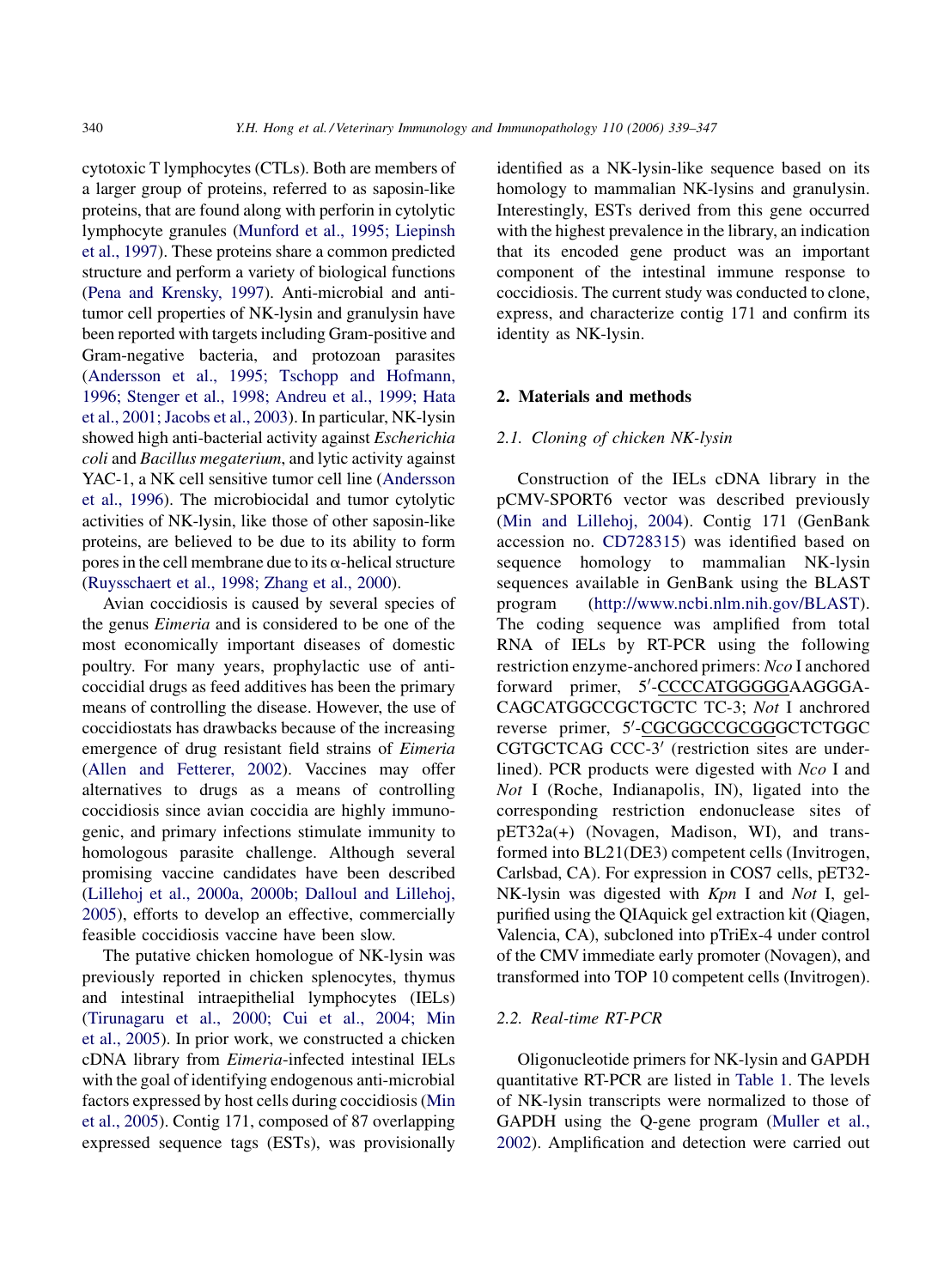<span id="page-2-0"></span>Table 1 Real-time RT-PCR primers

| rtear time its i eit primers |                                                             |                   |               |
|------------------------------|-------------------------------------------------------------|-------------------|---------------|
| Target                       | Primer sequences                                            | Product size (bp) | Accession no. |
| Chicken NK-lysin             | 5'-GATGGTTCAGCTGCGTGGGATGC-3'<br>5'-CTGCCGGAGCTTCTTCAACA-3' | 217               | DO186291      |
| Chicken GAPDH                | 5'-GGTGGTGCTAAGCGTGTTAT-3'<br>5'-ACCTCTGTC ATCTCTCCACA-3'   | 264               | K01458        |

using equivalent amounts of total RNA isolated using TRIzol (Invitrogen) from lymphocytes of the bursa, thymus, spleen, peripheral blood, or intestine as described ([Min et al., 2001\)](#page-8-0), the Mx3000P system with Brilliant SYBR Green QPCR master mix (Stratagene, La Jolla, CA), and the following thermal profile: 1 cycle at 95  $\degree$ C for 10 min, 40 cycles at 95  $\degree$ C for 30 s, 56 °C for 30 s, and extension at 72 °C for 1 min. The standard curve for chicken NK-lysin and GPADH reactions were generated as follows: Each RT-PCR experiment contained two-fold dilutions of standard RNA in triplicate. To normalize RNA levels between samples within an experiment, the mean threshold cycle value  $(C_t)$  for the NK-lysin and GAPDH products were calculated by pooling values from all samples (triplicate) in that experiment.

## 2.3. Eimeria infection

Fertilized eggs of specific pathogen-free chickens were obtained from SPAFAS (Charles River Laboratories, Wilmington, MA) and hatched at the Animal and Natural Resources Institute (Beltsville, MD). Chickens were provided free access to feed and water, and inoculated with  $1.0 \times 10^4$  sporulated oocysts of E. maxima, E. tenella, or E. acervulina at 3 weeks of age as described ([Min et al., 2001\)](#page-8-0). Chicken tissues and intestinal IELs were prepared from five birds per treatment as described [\(Lillehoj and Chai, 1988; Min](#page-8-0) [et al., 2001\)](#page-8-0).

# 2.4. Magnetic cell separation

Intestinal IELs were separated into CD4<sup>-</sup>, CD8<sup>-</sup>, CD4<sup>+</sup> , and CD8<sup>+</sup> subpopulations using the magnetic BD IMag Cell Separation System according to the manufacturer's instructions (BD Biosciences Pharmingen, San Jose, CA). Cell concentration was adjusted to  $2 \times 10^7 \text{ ml}^{-1}$  and appropriate amounts

of anti-CD4 or anti-CD8 monoclonal antibodies ([Lillehoj et al., 1988\)](#page-8-0) were added as determined in preliminary titration experiments, the cells were incubated on ice for 45 min, and washed twice with Hank's balanced salt solution (HBSS) containing 3% FBS. 20  $\mu$ g/ml (1  $\mu$ g/10<sup>6</sup> cells) of biotinylated goat anti-mouse IgG (BD Biosciences) was added, and the cells were incubated for 15 min on ice, washed with an excess volume of  $1 \times BD$  IMag buffer, and 40 µl/ml of streptavidin-labeled magnetic particles (BD IMag Streptavidin Particles Plus-DM) were added on ice for 30 min. Magnetic particles were isolated and the positive and negative cell fractions were resuspended in serum-free HBSS.

## 2.5. Expression of recombinant NK-lysin protein

COS7 cells (ATCC, Manassas, VA) were cultured in Iscove's modified Dulbecco's medium (IMDM, Invitrogen) supplemented with 10% FBS, 100 units/ ml penicillin, and 100  $\mu$ g/ml streptomycin in 75 cm<sup>2</sup> culture flasks and transiently transfected at 80–90% confluence with 24  $\mu$ g of pTriEx4-NK-lysin plasmid DNA using  $60 \mu l$  of lipofectAMINE 2000 (Invitrogen) according to the manufacturer's instructions. At 18 h post-transfection, the cells were cultured in IMDM containing 10 mM insulin–transferring– sodium selenite supplement (Sigma, St. Loius, MO) and incubated for 24 h. Recombinant histidine-tagged NK-lysin was purified from cell-conditioned culture medium on a  $Ni^{2+}$ -NTA His-bind resin column (Novagen) according to the manufacturer's protocol. The eluted protein was resolved on a 15% SDSpolyacrylamide gel, transferred to nitrocellulose membrane (Millipore, Bedford, MA), the membrane reacted with peroxidase-conjugated monoclonal antipolyhistidine antibody (Sigma) for 1 h at room temperature, and developed with 4-chloro-l-naphthol substrate (Sigma).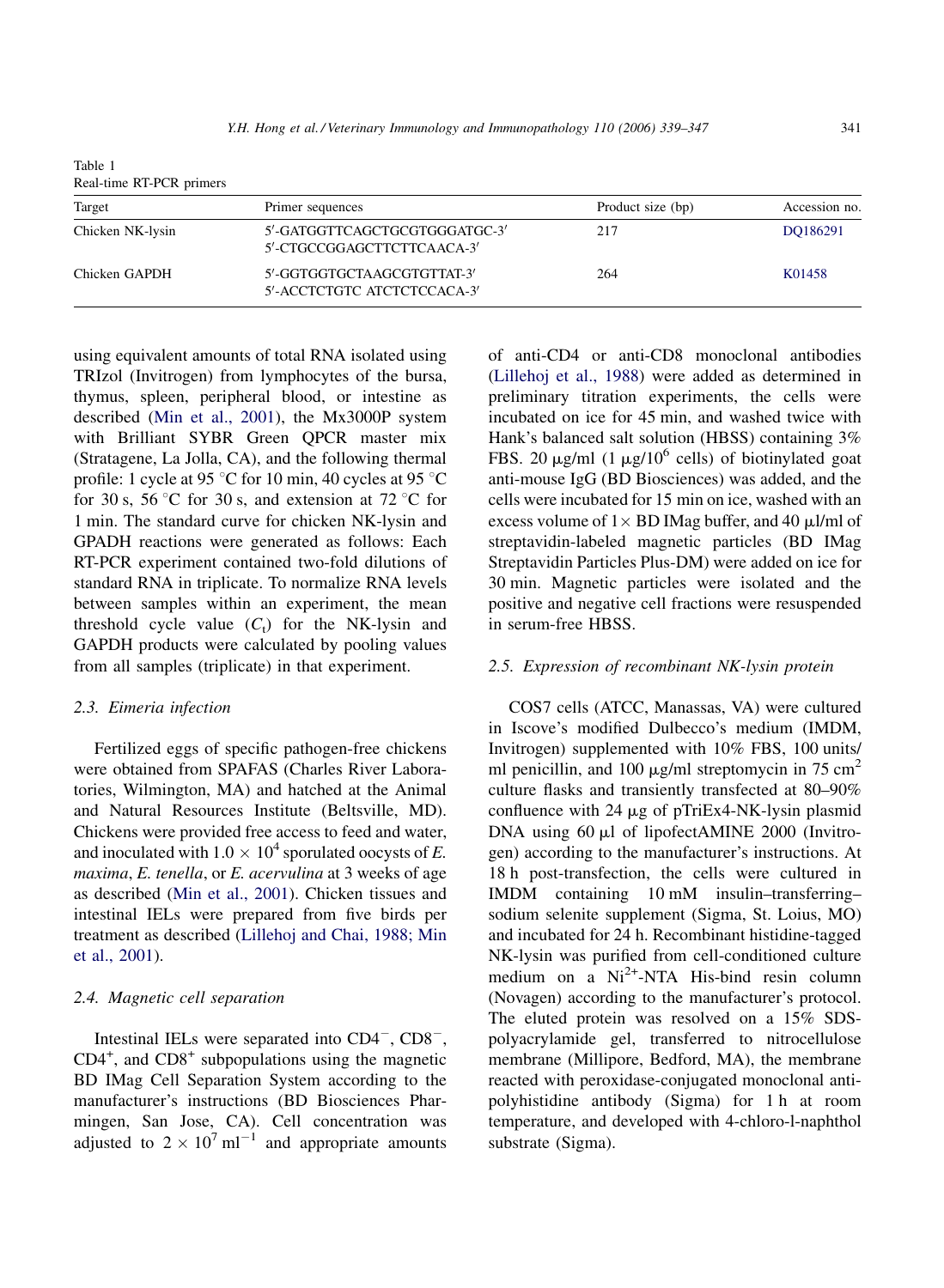## <span id="page-3-0"></span>2.6. Cytotoxicity assay

LSCC-RP9 cells were cultured at  $41^{\circ}$ C in RPMI-1640 (Invitrogen) supplemented with 10% FBS, 100 units/ml penicillin, and 100  $\mu$ g/ml streptomycin. The cells were washed with HBSS, resuspended to  $1.0 \times 10^6$  cells/ml, 100 µl placed into flat-bottomed 96 well microtiter plates, and preincubated at 41 $\degree$ C for 30–40 min. Serial dilution of cell-conditioned media from pTriEx4-NK-lysin-transfected COS7 cells was added, and the cells were incubated for 48 h, labeled for 4 h with 0.25  $\mu$ Ci/well of [<sup>3</sup>H]thymidine (Perkin-Elmer, Boston, MA), collected using a semiautomated cell harvester (Tomtec, Orange, CT), and radioactivity determined by liquid scintillation counting (Perkin-Elmer). Incubation of cells with recombinant human TNF- $\alpha$  (l  $\mu$ g/ml) (Sigma) served as a positive control and non-transfected COS7 culture medium as a negative control.

## 2.7. Statistical analysis

Mean values for normalized NK-lysin mRNA levels  $(N = 5)$  were calculated and differences were analyzed by the Dunnet multiple comparison test or the Tukey–Kramer multiple comparison test using InStat<sup>®</sup> software (Graphpad, San Diego, CA). For cytotoxicity assays, mean  $\pm$  S.D. values for each group  $(N = 3)$  were calculated, differences between groups were assessed using the Student's t-test, and considered significant at  $p < 0.05$ .

## 3. Results

#### 3.1. Isolation of chicken NK-lysin

The full-length cDNA of chicken NK-lysin consisted of a 850 bp sequence encoding an open

| NK-lysin, chicken<br>NK-lysin, porcine                                                              | ------------------------------PGLAFSGLTPEHSALARAHPCDGEQFCQN                                                                                                                                                | 45<br>29                        |
|-----------------------------------------------------------------------------------------------------|------------------------------------------------------------------------------------------------------------------------------------------------------------------------------------------------------------|---------------------------------|
| NK-lysin, bovine<br>NK-lysin, equine<br>Granulysin, human                                           | MKKMGCGGRLSSCPTMTSRALLLLASALLGTPGLTFSGLNPESYDLATAHLSDGEOFCOG                                                                                                                                               | 60<br>45                        |
|                                                                                                     | $\overline{2}$<br>3<br>$\mathbf{1}$                                                                                                                                                                        |                                 |
| NK-lysin, chicken                                                                                   | GSAAWDADEGDAMGPGKGIKCRFCVSLVKKVQKIVGDDPDEDAINNALNKVCSTGR-RQR                                                                                                                                               | 104                             |
| NK-lysin, porcine                                                                                   | LAPEDPOGDOLLOREELGLICESCRKIIOKLEDMVGPOPNEDTVTOAASRVCDKMK-ILR                                                                                                                                               | 88                              |
| NK-lysin, bovine<br>NK-lysin, equine                                                                | ---EDPOGDLLLOGEELSLRCGSCRRIIOHLMDKLGDOPDENTVIEEASKVCSKMR-LLK<br>LTOEDLOGDLLTEREROGIACWSCRKILOKLEDLVGEOPNEATINEAASRVCRNLG-LLR                                                                               | 56<br>119                       |
| Granulysin, human                                                                                   | LAOEGPOGDLLTKTOELGRDYRTCLTIVOKLKKMV-DKPTORSVSNAATRVCRTGRSRWR                                                                                                                                               | 104                             |
|                                                                                                     | * ::::: . : .* : :: : .:** .<br>$\mathbf{r}$ is a set of $\mathbf{r}$ is a set of $\mathbf{r}$                                                                                                             |                                 |
| NK-lysin, chicken<br>NK-lysin, porcine<br>NK-lysin, bovine<br>NK-lysin, equine<br>Granulysin, human | 4<br>GLCKSIMKKFLRTIAEDIVAGKTSQVICVDIKMCKSKPVGFIKKIMRTCLRLISRDILAG<br>$\cdot$ *:<br>$\mathbf{1}$ $\mathbf{1}$ $\mathbf{1}$ $\mathbf{1}$<br>$\mathbf{1}$ $\mathbf{1}$ $\mathbf{1}$ $\mathbf{1}$ $\mathbf{1}$ | 125<br>109<br>116<br>140<br>125 |
|                                                                                                     | 5<br>6                                                                                                                                                                                                     |                                 |
| NK-lysin, chicken                                                                                   | DDPRDVCTTLGLCKG-----<br>140                                                                                                                                                                                |                                 |
| NK-lysin, porcine                                                                                   | 129<br>KKPOAICVDIKICKEKTGLI                                                                                                                                                                                |                                 |
| NK-lysin, bovine                                                                                    | KKPOEVCVDIKLCKHKAGLI<br>136<br>KKPOEVCVDIKLCKHKAGLI<br>160                                                                                                                                                 |                                 |
| NK-lysin, equine<br>Granulysin, human                                                               | ETAQQICEDLRLCIPSTGPL<br>145                                                                                                                                                                                |                                 |
|                                                                                                     | $$ $*$ : $*$                                                                                                                                                                                               |                                 |

Fig. 1. Comparison of predicted amino acid sequences of chicken (accession no. [DQ186291\)](genbank:DQ186291), porcine (accession no. [S5504\)](genbank:S5504), bovine (accession no. [AAP20032](genbank:AAP20032)), and equine (accession no. [AAN10122\)](genbank:AAN10122) NK-lysin and human granulysin (accession no. [NP\\_006424\)](genbank:NP_006424) using the CLUSTAL W (1.82) program ([http://www.ebi.ac.uk/clustalw\)](http://www.ebi.ac.uk/clustalw). The six conserved cysteine residues are numbered 1–6. Asterisks (\*) indicate identical amino acid residues. Single dots (.) indicate homologous amino acid changes. Double dots (:) indicate conserved amino acid changes.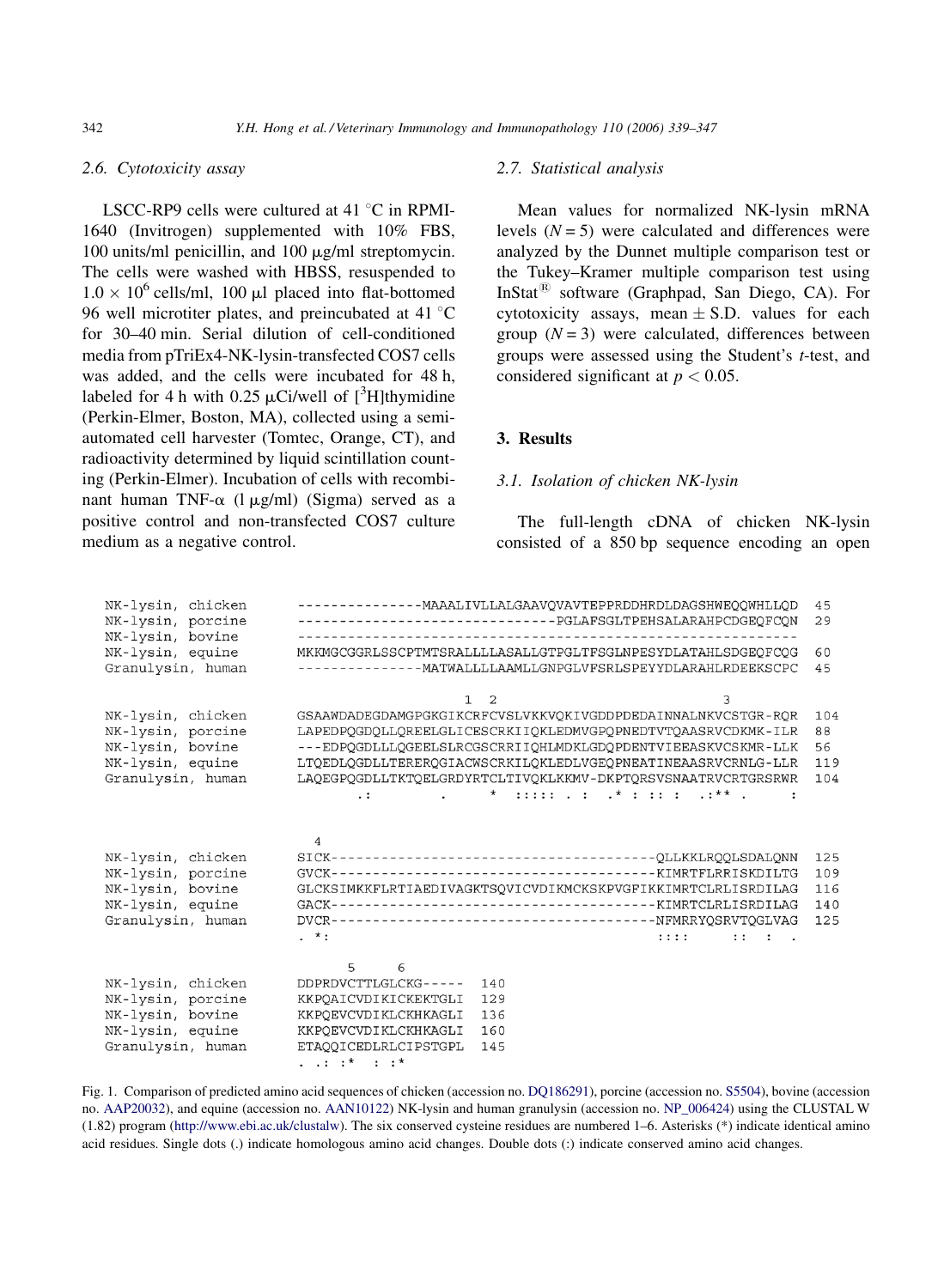<span id="page-4-0"></span>reading frame of 420 nts encoding a protein of 140 amino acids with a predicted molecular mass of 15.2 kDa. Alignment of sequences for chicken, porcine, bovine, and equine NK-lysin, and human granulysin, revealed six conserved cysteine residues (except for the absence of the first cysteine in human granulysin) ([Fig. 1\)](#page-3-0). In addition, multiple conserved amino acid replacements were seen, particularly within the sequence bordered by the first and last conserved cysteines. Comparison of these amino acid sequences using the CLUSTAL W (1.82) program revealed 15% identity of chicken NK-lysin to the porcine and human proteins, 14% to bovine NK-lysin, and 17% to equine NK-lysin. By contrast, comparison of mammalian NK-lysins and human granulysin among themselves revealed levels of homology ranging from 36% (bovine NK-lysin versus human granulysin) to 67% (porcine versus equine NK-lysin).

## 3.2. Tissue distribution of NK-lysin expression

Because mammalian NK-lysins are expressed primarily by NK cells and CTLs, we investigated chicken NK-lysin mRNA expression in various lymphoid tissues by quantitative RT-PCR. NK-lysin was most highly expressed in intestinal IELs, with intermediate levels in splenic and peripheral blood lymphocytes (PBLs), and lowest levels in thymic and bursa lymphocytes (Fig. 2).



Fig. 2. Tissue distribution of NK-lysin mRNA. Total RNA was isolated from the indicated sources, analyzed for NK-lysin mRNA by real-time RT-PCR, and normalized to GAPDH mRNA. Each bar represents the mean  $\pm$  S.D. of five birds. Significant level was performed at  $p < 0.001$ .

## 3.3. Expression of NK-lysin in intestinal IELs

Our previous studies demonstrated that intestinal IELs contained a predominant subpopulation of NK cells that were major effectors in the host response to coccidiosis ([Lillehoj and Chai, 1988; Lillehoj, 1989,](#page-8-0) [1998; Lillehoj and Chung, 1992\)](#page-8-0). Therefore, we determined NK-lysin mRNA expression levels in intestinal IELs before and after Eimeria infection. In noninfected intestinal tissues, NK-lysin transcripts were expressed at highest levels in jejunum IELs, intermediate in the duodenum, and lowest in the caeca (Fig. 3A). Next, we isolated IELs from the jejunum of



Fig. 3. NK-lysin expression profile in intestinal IELs. (A) IELs were isolated from the duodenum, jejunum, and caeca of noninfected chickens at 3 weeks age, NK-lysin transcripts quantified by realtime RT-PCR, and normalized to GAPDH mRNA. Significant level considered at  $p < 0.001$ . (B) Chickens were noninfected or orally infected with  $1 \times 10^4$  oocysts of E. maxima, IELs were isolated from the jejunum on day 4 post-infection, separated into CD4<sup>-</sup>, CD4<sup>+</sup>, CD8<sup>-</sup> and CD8<sup>+</sup> subpopulations, NK-lysin transcripts quantified by real-time RT-PCR, and normalized to GAPDH mRNA. Each bar represents the mean  $\pm$  S.D. of five birds.  $\pi p < 0.05$ compared with noninfected control. NK-lysin regression equation:  $C_t = 3.25x + 30.6$ ,  $r^2 = 0.99$ ; GAPDH regression equation:  $C_t = 3.42x + 32.2, r^2 = 0.99.$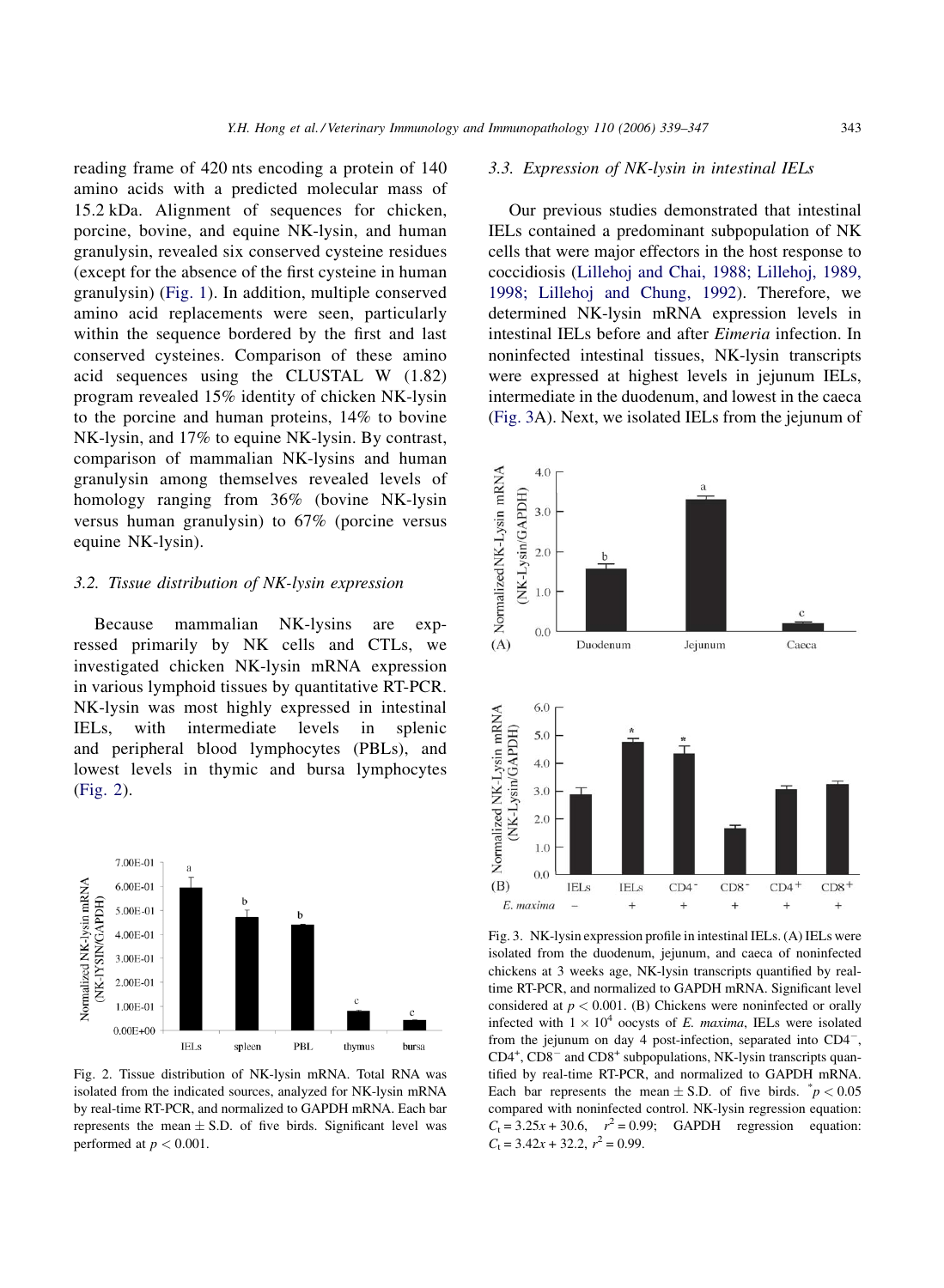either noninfected or orally infected chickens with  $1.0 \times 10^4$  oocysts of *E. maxima* at 4 days postinfection, and measured NK-lysin mRNA. As shown in [Fig. 3](#page-4-0)B, infected animals exhibited approximately 60% increased NK-lysin transcripts in jejunum IELs compared with noninfected controls. This increase was mainly attributed to the CD4<sup>-</sup> subpopulation of IELs. Whereas  $CD4^+$  and  $CD8^+$  cells expressed equal amounts of NK-lysin, IELs depleted of CD8<sup>+</sup> cells exhibited reduced NK-lysin transcript levels.

# 3.4. Kinetics of NK-lysin expression in intestinal IELs

Different species of Eimeria infect different regions of the intestinal tract, with E. acervulina mainly localizing to the duodenum, E. maxima to the jejunum, and E. tenella to the ceaca [\(Allen and](#page-7-0) [Fetterer, 2002](#page-7-0)). To determine if NK-lysin transcripts were increased in these regions following infection with the various *Eimeria* species, chickens were orally infected with oocysts of E. acervulina, E. maxima, or E. tenella and NK-lysin transcripts quantified in intestinal IELs at day 0 (noninfected) and between days 1 and 10 post-infection. As illustrated in Fig. 4, NK-lysin mRNA levels in IELs from the duodenum of E. acervulina-infected animals reached maximum expression at 7–8 days post-infection, whereas E. maxima and E. tenella elicited biphasic responses at 3–4 and 7–8 days post-infection in the jejunum and caeca, respectively.

## 3.5. Cytotoxic activity of recombinant NK-lysin

In addition to mediating the host immune response to Eimeria infection, chicken intestinal IELs contain NK cell activity against tumor target cells, an activity likely mediated by NK-lysin [\(Chai](#page-7-0) [and Lillehoj, 1988\)](#page-7-0). To determine if NK-lysin was directly cytotoxic to tumor cells, its cDNA was subcloned into a mammalian expression vector, transfected into COS7 cells, and cell-conditioned medium was tested for its ability to inhibit uptake of [<sup>3</sup>H]thymidine by LSCC-RP9 tumor cells, a popular avian NK target cell ([Sharma and Okazaki, 1981\)](#page-8-0). Initially, we determined that COS7 cells transfected with the pTriEx-4 vector encoding a histidinetagged NK-lysin protein synthesized NK-lysin.



Fig. 4. Kinetics of NK-lysin expression following Eimeria infection. Chickens were noninfected (day 0) or orally infected with  $1 \times 10^4$  oocysts of E. acevulina (A), E. maxima (B), or E. tenella (C), IELs were isolated from the duodenum, jejunum, or caeca, respectively, at the indicated times post-infection, NK-lysin transcripts quantified by realtime RT-PCR in triplicates, and normalized to GAPDH mRNA. Each bar represents the mean  $\pm$  S.D. of five birds.

Western blot analysis of purified NK-lysin from cell-conditioned medium using anti-polyhistidine antibody revealed a prominent band indicative of NK-lysin expression ([Fig. 5\)](#page-6-0). The faster migrating band likely represented a minor proteolytic degradation fragment of the intact protein, as previously reported ([Lillehoj et al., 2000a, 2000b\)](#page-8-0). As shown in [Fig. 6,](#page-6-0) treatment of LSCC-RP9 cells with cellconditioned medium from NK-lysin-transfected COS7 cells for 4 h significantly inhibited  $[3H]$ thymidine uptake compared with cells treated with nontransfected cell-conditioned medium.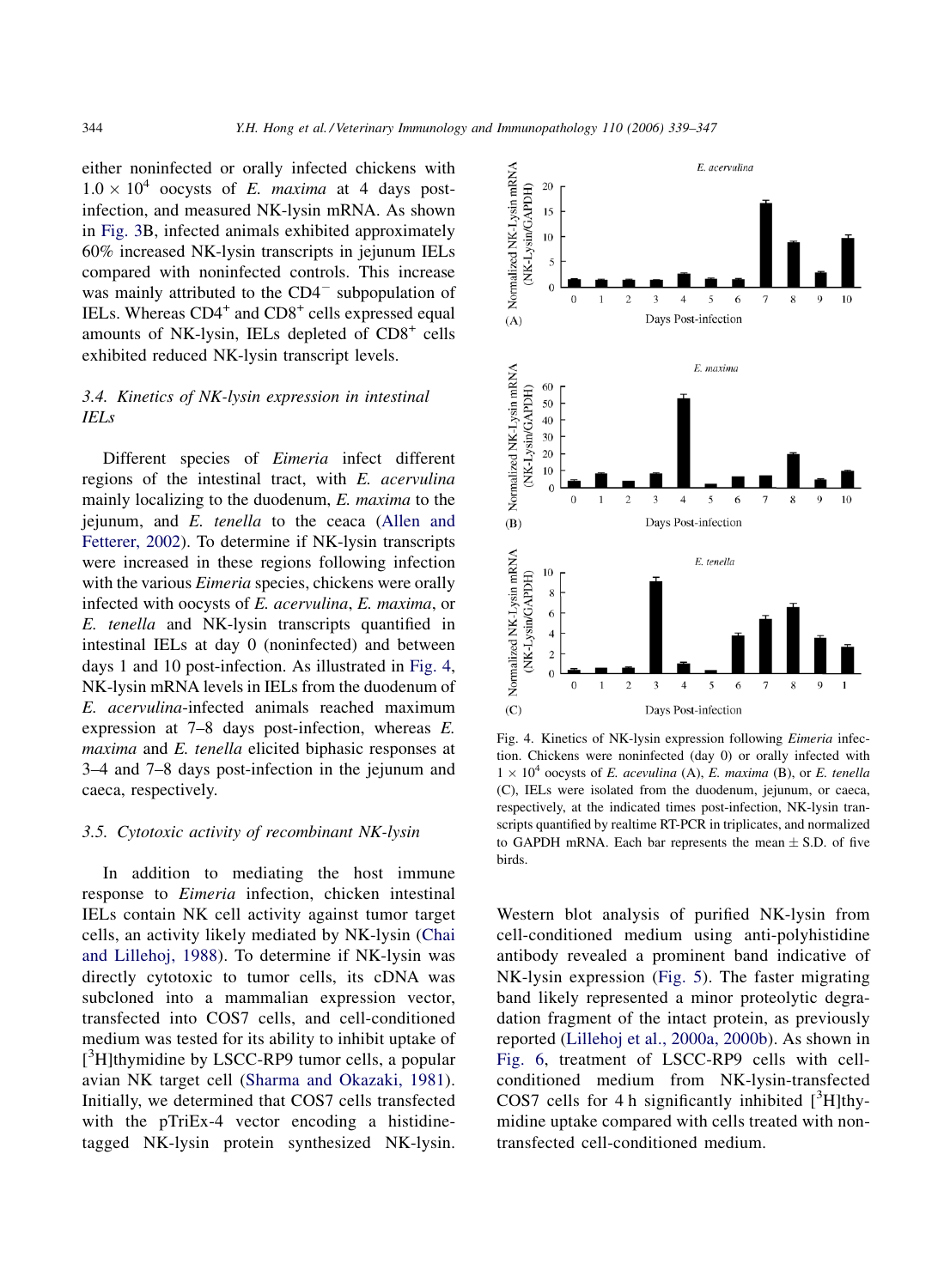<span id="page-6-0"></span>

Fig. 5. Western blot analysis of recombinant NK-lysin. COS7 cells were transfected with pTriEx4-NK-lysin plasmid DNA, recombinant NK-lysin was purified from cell-conditioned culture medium on a  $Ni<sup>2+</sup>-NTA$  His-bind resin column, and analyzed by Western blotting using anti-polyhistidine antibody. Stained NK-lysin band was higher than expected to 15.2 kDa because it included fusion proteins with enterokinase and thrombin. Lane 1, prestained protein markers with sizes indicated on the left in kiloDaltons (kDa). Lane 2, histidine-tagged NK-lysin.



Fig. 6. Effect of NK-lysin on LSCC-RP9 cell viability. LSCC-RP9 cells were treated for 48 h with recombinant NK-lysin contained in supernatants of cell-conditioned medium of COS7 cells that were transfected with the pTriEx4-NK-lysin plasmid. Following treatment, the cells were labeled for  $4 h$  with  $[3H]$ thymidine, and radioactivity in the cells determined by liquid scintillation counting. NKlysin expressed in COS7 cells significantly killed the RP9 cells as shown hTNF $\alpha$  (1  $\mu$ g/ml) positive control.  $\dot{p}$  < 0.01 compared with non-transfected COS7 cell-conditioned control media.

## 4. Discussion

In a previous report, we described contig 171 which was composed of 87 individual ESTs, making it the most highly represented sequence in our Eimeriainduced intestinal cDNA library ([Min et al., 2005](#page-8-0)). By BLAST search analysis, the DNA sequence of contig 171 was weakly homologous to porcine, bovine, and equine NK-lysin and human granulysin. In the current study, two approaches were used to confirm the identity of the putative chicken NK-lysin cDNA and characterize its encoded gene product. First, real-time RT-PCR primers based on the cDNA sequence were used to quantify NK-lysin transcripts in various chicken cells and tissues, particularly intestinal IELs. Highest levels of NK-lysin transcripts were detected in the jejunum following infection with  $E$ . *maxima*, a coccidia species localizing to this region of the intestine. Jejunum IELs, particularly CD4<sup>-</sup>, were mainly responsible for the infection-induced mRNA synthesis. Two additional species, E. acervulina and E. tenella, also induced NK-lysin mRNA in IELs isolated from the duodenum and caeca, respectively. When normalized to GAPDH mRNA, maximum NKlysin transcript levels stimulated by E. maxima were 3–6-fold greater compared with those induced by infection with E. acervulina or E. tenella. Second, expression of the NK-lysin cDNA in COS7 cells led to production of a recombinant protein with an apparent molecular weight predicted from its deduced amino acid sequence, and the isolated protein exhibited NK cell-like anti-tumor activity.

NK cells are phenotypically characterized as non-T, non-B, non-macrophage mononuclear cells that lack immunological memory and posses MHCunrestricted cytotoxic activity. Our prior study demonstrated that chicken NK cells were present in intestinal IELs, and the greatest ability to lyse tumor targets occurred with IELs isolated from the jejunum ([Chai and Lillehoj, 1988\)](#page-7-0). Here, we reported that NKlysin transcript levels were highest in this region of the intestine of noninfected chickens, indicating a positive correlation between NK cell activity and NK-lysin expression. Furthermore, the kinetics of NK-lysin expression following Eimeria infection paralleled those of parasite oocyst production, as shown in previous work [\(Lillehoj, 1989](#page-8-0)). This further implies that the peak in NK activity and, by extension, innate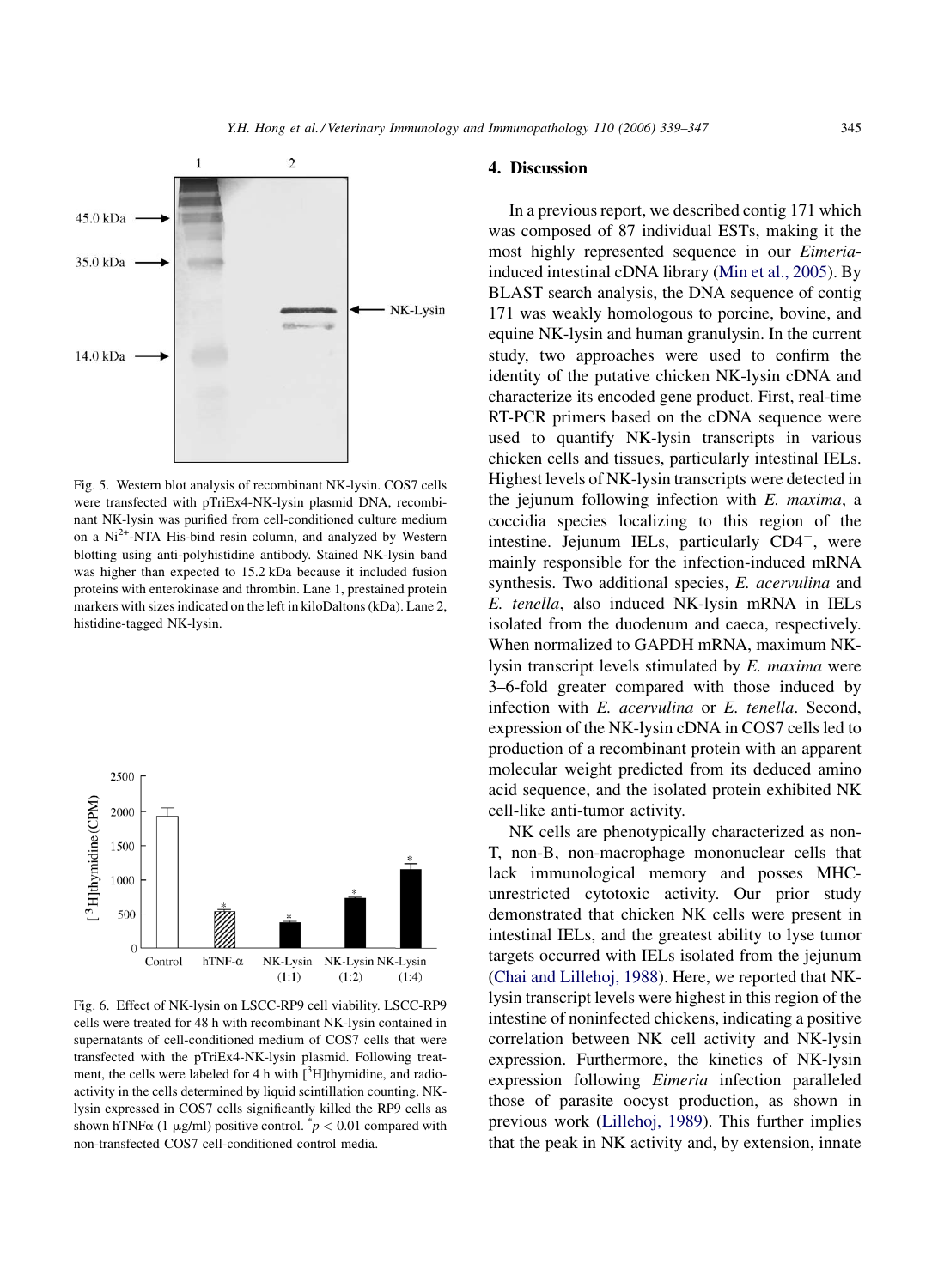<span id="page-7-0"></span>host immunity, occurs during the time of maximum parasite infectivity. Taken together, these results support the role of NK-lysin as an important mediator of NK cell activity during avian coccidiosis.

Chicken IELs are composed of 21% CD3<sup>+</sup>, 70% CD8<sup>+</sup> , and 9% CD4<sup>+</sup> T lymphocytes with about 30% of the CD8<sup>+</sup> subset possessing NK cell activity [\(Gobel](#page-8-0) [et al., 2001; Min et al., 2005\)](#page-8-0). However, because no appropriate surface markers efficiently discriminate chicken NK cells from T lymphocytes, we sorted total intestinal IELs into four subpopulations (CD4<sup>-</sup>, CD4<sup>+</sup>, CD8<sup>-</sup>, and CD8<sup>+</sup>) and quantified NK-lysin expression in each. The results indicated that whereas CD4<sup>+</sup> and CD8<sup>+</sup> cells expressed equal amounts of NKlysin, IELs depleted of CD8<sup>+</sup> cells, but not CD4<sup>+</sup> cells, exhibited reduced NK-lysin transcript levels. We interpreted these results to indicate that NK-lysin was expressed in all subsets of T lymphocytes as well as NK cells. This pattern of NK-lysin expression is consistent with that reported for the bovine and equine NK-lysin gene, which were detected in CD3<sup>+</sup>, CD4<sup>+</sup>, CD8<sup>+</sup>, and  $\gamma \delta$  T cells ([Endsley et al., 2004; Davis](#page-8-0) [et al., 2005\)](#page-8-0). Similarly, porcine NK-lysin was identified in  $CD2^+$ ,  $CD4^+$ , and  $CD8^+$  T cells (Andersson et al., 1996).

Intestinal NK cells are known to serve an important role in controlling avian coccidiosis, as exemplified by the fact that strain differences in susceptibility to Eimeria infection are mirrored by NK activity. Thus, the IELs of SC strain chickens revealed significantly higher levels of NK cells compared with FP-strain chickens, and the SC strain is known to be less susceptible to experimental coccidiosis than the FP strain [\(Lillehoj, 1989](#page-8-0)). Additional factors controlling NK cell activity of IELs include the type of tumor target cells and NK-tumor cell incubation parameters. For example, LSCC-RP9 (avian leukosis virustransformed B-cell line), MDCC-MSB-1 (Marek's disease virus-transformed), and MDCC-CU36 tumor cells were susceptible to intestinal NK cells, while LSCC-RP12 was resistant to lysis even after a prolonged incubation (Chai and Lillehoj, 1988). In kinetic studies, NK cell-mediated cytotoxicity was detectable from 2 h of incubation and progressively increased up to 18 h [\(Lillehoj and Chai, 1988\)](#page-8-0).

In conclusion, a cDNA encoding chicken NKlysin was identified, cloned, and characterized. Its deduced amino acid sequence, while showing the presence of the characteristic cysteine residues present in mammalian NK-lysin and granulysin, demonstrated less than 20% overall sequence identity to the mammalian proteins. NK-lysin transcript levels in intestinal IELs increased following Eimeria infection and maximum levels were detected at days  $3-4$  (*E. maxima, E. tenella*) and  $7-8$ (E. acervulina, E. maxima, E. tenella) post-infection. Finally, bioactivity of recombinant NK-lysin protein against avian leukosis virus-transformed tumor cells was demonstrated. Current studies are directed at further defining the role of NK-lysin in immunity to avian coccidiosis.

# Acknowledgements

We thank DongWoon Park, Margie Nichols and Diane Hawkins-Cooper for animal studies. This project was supported, in part, by the National Research Initiative of the USDA Cooperative State Research, Education and Extension Service, grant # 2004-35204-14798.

## References

- Allen, P.C., Fetterer, R.H., 2002. Recent advances in biology and immunobiology of Eimeria species and in diagnosis and control of infection with these coccidian parasites of poultry. Clin. Microbiol. Rev. 15, 58–65.
- Andersson, M., Gunne, H., Agerberth, B., Boman, A., Bergman, T., Sillard, R., Jornvall, H., Mutt, V., Olsson, B., Wigzell, H., et al., 1995. NK-lysin, a novel effector peptide of cytotoxic T and NK cells. Structure and cDNA cloning of the porcine form, induction by interleukin 2, antibacterial and antitumour activity. EMBO J. 14, 1615–1625.
- Andersson, M., Gunne, H., Agerberth, B., Boman, A., Bergman, T., Olsson, B., Dagerlind, A., Wigzell, H., Boman, H.G., Gudmundsson, G.H., 1996. NK-lysin, structure and function of a novel effector molecule of porcine T and NK cells. Vet. Immunol. Immunopathol. 54, 123–126.
- Andreu, D., Carreno, C., Linde, C., Boman, H.G., Andersson, M., 1999. Identification of an anti-mycobacterial domain in NKlysin and granulysin. Biochem. J. 344 (Pt. 3), 845–849.
- Chai, J.Y., Lillehoj, H.S., 1988. Isolation and functional characterization of chicken intestinal intra-epithelial lymphocytes showing natural killer cell activity against tumour target cells. Immunology 63, 111–117.
- Cui, J., Sofer, L., Cloud, S.S., Burnside, J., 2004. Patterns of gene expression in the developing chick thymus. Dev. Dyn. 229, 480–488.